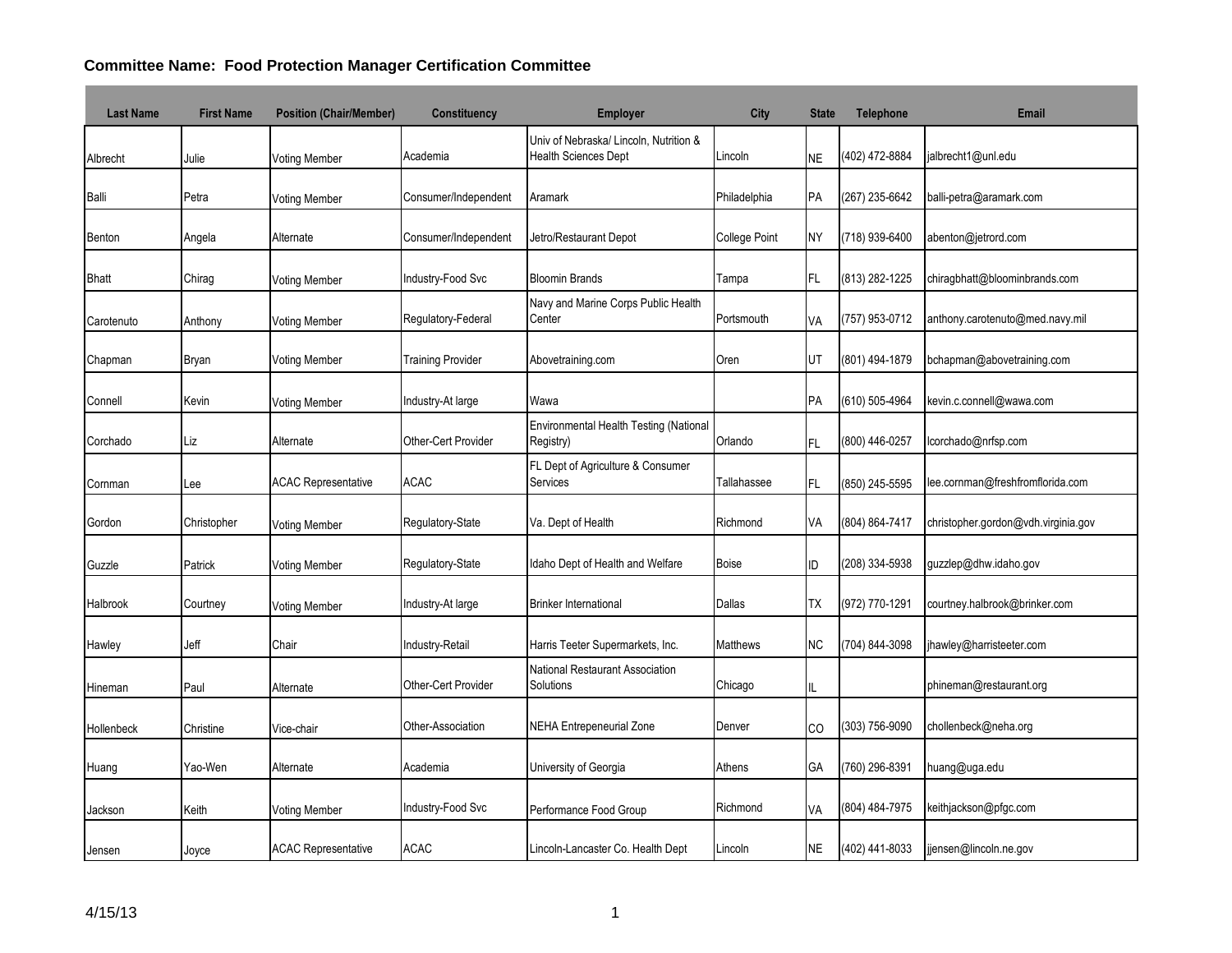## **Committee Name: Food Protection Manager Certification Committee**

| Kline          | Liz       | Alternate                  | Other-Cert Provider            | 360 Training                                                    | Austin       | ТX  | (512) 201-4807 | liz.kline@360training.com            |
|----------------|-----------|----------------------------|--------------------------------|-----------------------------------------------------------------|--------------|-----|----------------|--------------------------------------|
| Krishna        | Vijay     | <b>ANSI Representative</b> | ANSI                           | American National Standards Institute                           | Washington   | DC  |                | vkrishna@ansi.org                    |
| Lang           | Jeff      | Voting Member              | Regulatory-Local               | Lane County Health Dept                                         | Eugene       | OR  | (541) 683-6354 | jeffrey.lang@co.lane.or.us           |
| Louden         | Kathy     | Voting Member              | Regulatory-At Large            | Minneapolis Environmental Health<br>Program                     | Minneapolis  | ΜN  | (612) 673-3869 | kathy.louden@minneapolismn.gov       |
| -uebkemann     | Geoff     | Voting Member              | Industry-Food Svc              | Florida Restaurant & Lodging<br>Association                     | Tallahassee  | FL. | (850) 224-2250 | gluebkemann@frla.org                 |
| Lynch          | Larry     | Voting Member              | Other-Cert Provider            | Environmental Health Testing (National<br>Registry)             | Orlando      | FL. | (800) 446-0257 | llynch@nrfsp.com                     |
| Marra          | Paul      | Alternate                  | Industry-retail                | Wegmans                                                         | Rochester    | NΥ  | (585) 328-2550 | paul.marra@wegmans.com               |
| McMahan        | Thomas    | Alternate                  | Industry-Retail                | Meijer                                                          | Grandville   | MI  | (616) 249-6035 | thomas.mcmahan@meijer.com            |
| McMillion      | Ryan      | Alternate                  | Other-Cert Provider            | Prometric                                                       |              |     |                |                                      |
| Mitchell       | Cassandra | Voting Member              | Regulatory-At Large            | <b>Fairfax County Health Department</b>                         | Fairfax      | VA  | (703) 246-8438 | cassandra.mitchell@fairfaxcounty.gov |
| Neal           | Jay       | Voting Member              | Academia                       | University of Houston                                           | Houston      | ТX  | (713) 743-2652 | jneal@central.uh.edu                 |
| Paster         | Tara      | Voting Member              | Other-Training Provider        | Paster Training, Inc.                                           | Pottstown    | PA  | (610) 970-1776 | tara.paster@pastertraining.com       |
| Piche'         | Kate      | Voting Member              | Other-Cert Provider            | National Restaurant Association<br>Solutions                    | Chicago      | IL. | (312) 261-5348 | kpiche@restaurant.org                |
| Pilonetti      | Therese   | Voting Member              | Regulatory-State               | CO Dept of Public Health                                        | Denver       | CO  | (303) 692-3642 | therese.pilonetti@state.co.us        |
| Quam           | Susan     | Voting Member              | Industry-Food Svc              | Wisconsin Restaurant Association<br><b>Education Foundation</b> | Madison      | WI  | (608) 270-9950 | squam@wirestaurant.org               |
| Rossow         | Todd      | Voting Member              | Industry-Retail                | Publix Super Markets, Inc.                                      | Lakeland     | FL. | (863) 688-1188 | todd.rossow@publix.com               |
| Roughan        | George    | Voting Member              | <b>Other-Training Provider</b> | TAP Series, LLC                                                 | Agoura Hills | СA  | (818) 889-8799 | groughan@chimsol.com                 |
| Sanchez        | Angela    | Voting Member              | Industry-Food Svc              | <b>CKE Restaurants</b>                                          | Ontario      | СA  | (714) 254-4556 | asanchez@ckr.com                     |
| Sarrocco-Smith | Davene    | Voting Member              | Regulatory-Local               | Lake County General Health District                             | Painesville  | OH  | (440) 350-2543 | dsarroccosmith@lcghd.org             |